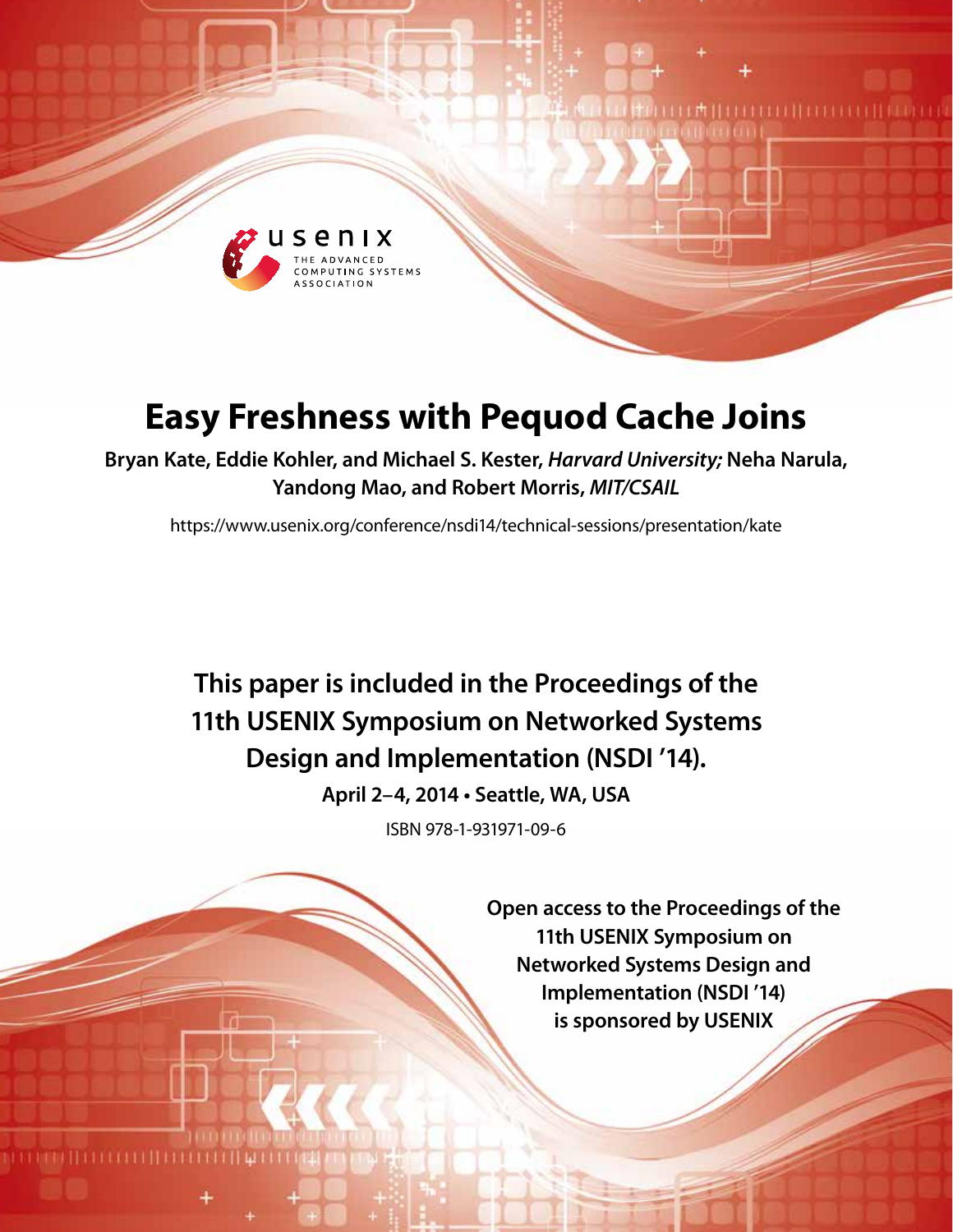# Easy Freshness with Pequod Cache Joins

Bryan Kate, Eddie Kohler, Michael S. Kester, Neha Narula∗, Yandong Mao∗, Robert Morris∗ *Harvard University and* ∗*MIT CSAIL*

#### Abstract

Pequod is a distributed application-level key-value cache that supports declaratively defined, incrementally maintained, dynamic, partially-materialized views. These views, which we call *cache joins*, can simplify application development by shifting the burden of view maintenance onto the cache. Cache joins define relationships among key ranges; using cache joins, Pequod calculates views on demand, incrementally updates them as required, and in many cases improves performance by reducing client communication. To build Pequod, we had to design a view abstraction for volatile, relationless key-value caches and make it work across servers in a distributed system. Pequod performs as well as other inmemory key-value caches and, like those caches, outperforms databases with view support.

# 1 Introduction

Web developers use application-level key-value caches such as memcached [2] to improve the performance of database-backed sites. Caches can store *base* data, meaning copies of database records; this improves performance by offloading reads from a bottleneck persistent store. More benefit can be gained by caching *computed* data, which derives from base data but is organized more conveniently for readers. Unfortunately, neither approach is easy to program. Twitter and Facebook, for instance, organize their persistent stores by posting user and time [12, 20], but their primary read operations combine and filter many users' data streams into "timelines" based on user subscriptions. A base-data cache for this access pattern would make reads difficult: the application would basically design and execute a query plan on the cache. A computed-data cache that stored the results of complex timeline queries would simplify reads, but complicate writes: developers would have to invalidate or update cached computed results as necessary to maintain freshness. Developers have even responded to these challenges by building application-specific caching systems [12].

Pequod is a general-purpose distributed key-value cache that transparently keeps computed results up to date. Its central idea is the *cache join* abstraction, which compactly expresses the transformations required to turn input cached data into computed results. The developer installs cache joins in advance. Pequod uses cache joins

both to compute data requested by clients, and to update cached results in response to updates. Pequod handles the complex task of updating cached computed data with little developer effort.

A cache join is a materialized view [22] implemented in a distributed key-value cache rather than a relational database. It declaratively defines computed data in terms of simple transformations of base data. We show that materialization, where the cache stores computed data and keeps it up to date, is important for performance. Since cached data is by definition partial, Pequod's materialized views must be both partial and dynamic [28, 30]. Cache joins also offer control over data freshness, supporting both periodic snapshots and incremental updates that keep computed data fully up to date [19]. Pequod thus combines many advanced features, supporting in one system distributed, incrementally maintained, both eager and lazy, dynamic, partially-materialized views. Although Pequod builds on implementation strategies from database materialized views, the non-relational, distributed, key-value-cache context required changes both to the cache join abstraction and to its implementation.

Cache joins help Pequod improve application performance. Computing a result often involves reading extra data; executing this computation in servers, rather than clients, reduces network traffic. Pequod also uses dependency records and hints to efficiently maintain its cache in response to updates.

Our work offers several contributions. We observe that simple joins, filters, and aggregations can express relationships among cached data for many applications, and that can be applied to a distributed, ordered key-value cache. We describe the *cache join* abstraction for keyvalue materialized-view-like queries and query execution plans. We provide efficient policies for computing these cache joins based on application queries. We design a distributed system that supports cache joins using cross-server data subscriptions and update notifications. Finally, we evaluate Pequod on two example applications inspired by popular websites, a Twitter-like microblogging service and a Hacker News-like news aggregator with user karma. We compare our system with existing technologies and find that Pequod preserves keyvalue cache performance, despite the addition of cache join execution. We show that moving computation into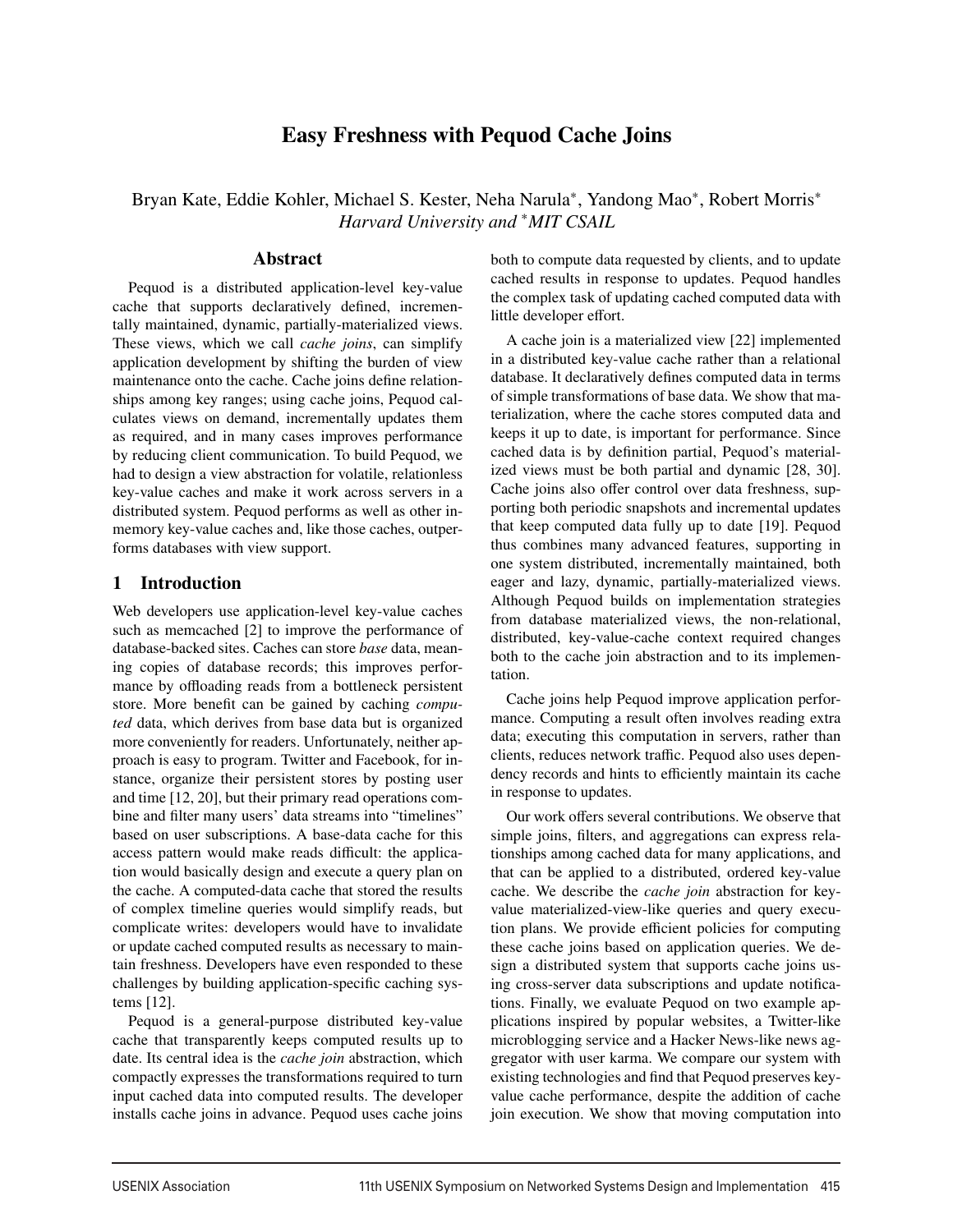cache servers can improve overall system performance, and demonstrate that a deployment of Pequod can be scaled to handle Web-class workloads.

# 2 Design

Pequod is an ordered key-value cache with string keys and values. It supports four basic operations: get(*k*) returns a value; put(*k*, *v*) updates a value; remove(*k*) removes a value; and the ordered scan(*first*, *last*) operation returns a lexicographically-ordered list of those keyvalue pairs with keys in the given range. Pequod is not a database and, as is usual for key-value caches, it doesn't support multi-key transactions.

To support freshness, base data in a Pequod cache must be kept up to date relative to the persistent backing store (typically a database). A convenient way to do this is to connect Pequod with a database shard, instructing Pequod that some keys can be found in the database and instructing the database that updates to relevant tables should be forwarded to Pequod (e.g., using Postgres's notify statement). If a request is made for a databasesourced key, Pequod will query the database and cache the result, and the database will keep Pequod abreast of any changes. Pequod thus acts as a write-around cache: application writes go directly to the database, and applications access Pequod only for reads. We describe the design of Pequod using a write-around deployment, though other deployments are possible (such as write-through or lookaside caching).

We describe Pequod with reference to Twip, an application that models the core of Twitter, but its ideas apply to many applications that use materialized views.

# 2.1 Caching Twip

A Twip user can *post* tweets, *follow* other users (subscribe to their tweets), and check her *timeline*. This last operation is the most complex: when user ann checks her timeline, Twip returns, in a time-sorted list, all recent posts made by any user ann follows.

A Twip database store might use two tables, p for posts and s for subscriptions. p's columns would be poster (the user ID of the posting user), time, and tweet; s's columns would be user (the ID of the subscribing user) and poster (the ID of the followed user). This query satisfies a timeline check by user ann for all interesting tweets posted after time 100:

```
select p.time, p.poster, p.tweet from s, p
  where s.user='ann' and s.poster=p.poster
     and p.time>=100 order by p.time;
```
Timeline checks are frequent, routinely outnumbering new posts by a factor of 100 [20]. They are also expensive. As the query makes clear, a single timeline check must collect information from all a user's subscriptions, and Twitter users average more than 100 subscriptions each [9]. Executing frequent, expensive, latencysensitive queries on a persistent database is inadvisable. Timeline checks must be cached.

The cache could simply hold base data. For example, the key-value pair p|bob|100  $\mapsto$  Hi might represent user bob's tweet of Hi at time 100, and the pair s | ann | bob  $\mapsto$ 1 might represent ann's subscription to bob. However, a base-data-only cache shifts the query planning burden onto the application. To check ann's timeline, Twip must read her subscriptions with a scan on the s|ann| range, and then, for each subscription, scan the corresponding p| range for tweets. This involves at least two rounds of RPCs (and, for typical users who follow many others, hundreds of RPCs total).

To simplify timeline checks, the cache could store computed data. Keys starting with  $t |ann|$  could store ann's timeline, with copies of tweets by the users ann follows. For instance, the bob tweet above would correspond to the key-value pair  $t |ann|100|bob \rightarrow Hi$ . The order of components in this key is semantically important and follows from the lexicographic order of the scan operation. Since each user has their own timeline and tweets are sorted by time, the user and post time must follow the  $t$  prefix in that order. We assume multiple followed users might post tweets at the same time, so the key includes the poster to disambiguate them. Ann's timeline check at time 100 would be implemented by a single scan on the half-open range  $\lceil t | \text{ann} | 100 \rceil$ ,  $t$  | ann |  $^{\dagger}$ ).<sup>1</sup> This resembles Redis's demonstration Twitter [4] and to some extent the actual Twitter [20], though these services store user timelines as Redis list values (since Redis is not an ordered store) and Twitter stores tweet IDs rather than texts.

Timeline checks are certainly simpler when computed data is cached, but posts and subscriptions are more complicated. Any post must update all relevant timelines. Performance will be good—shifting overhead from read operations to writes is often useful—but implementation remains complex. Furthermore, since the cache might evict a timeline, the application must still contain code to construct timelines from posts.

# 2.2 Basic cache joins

Pequod aims to help applications avoid this complexity. A Twip application using Pequod can write posts to the database and read timelines directly from the cache without worrying about subscriptions, and with performance as high as that of a typical application cache. The key

<sup>&</sup>lt;sup>1</sup>The notation  $t |ann|$ <sup>+</sup> represents the upper bound of the  $t |ann|$ range:  $[t | ann|, t | ann|<sup>+</sup>)$  contains exactly those keys starting with  $t |ann|$ . In the Pequod implementation, this upper bound is implemented by the unsightly string  $t | ann$ .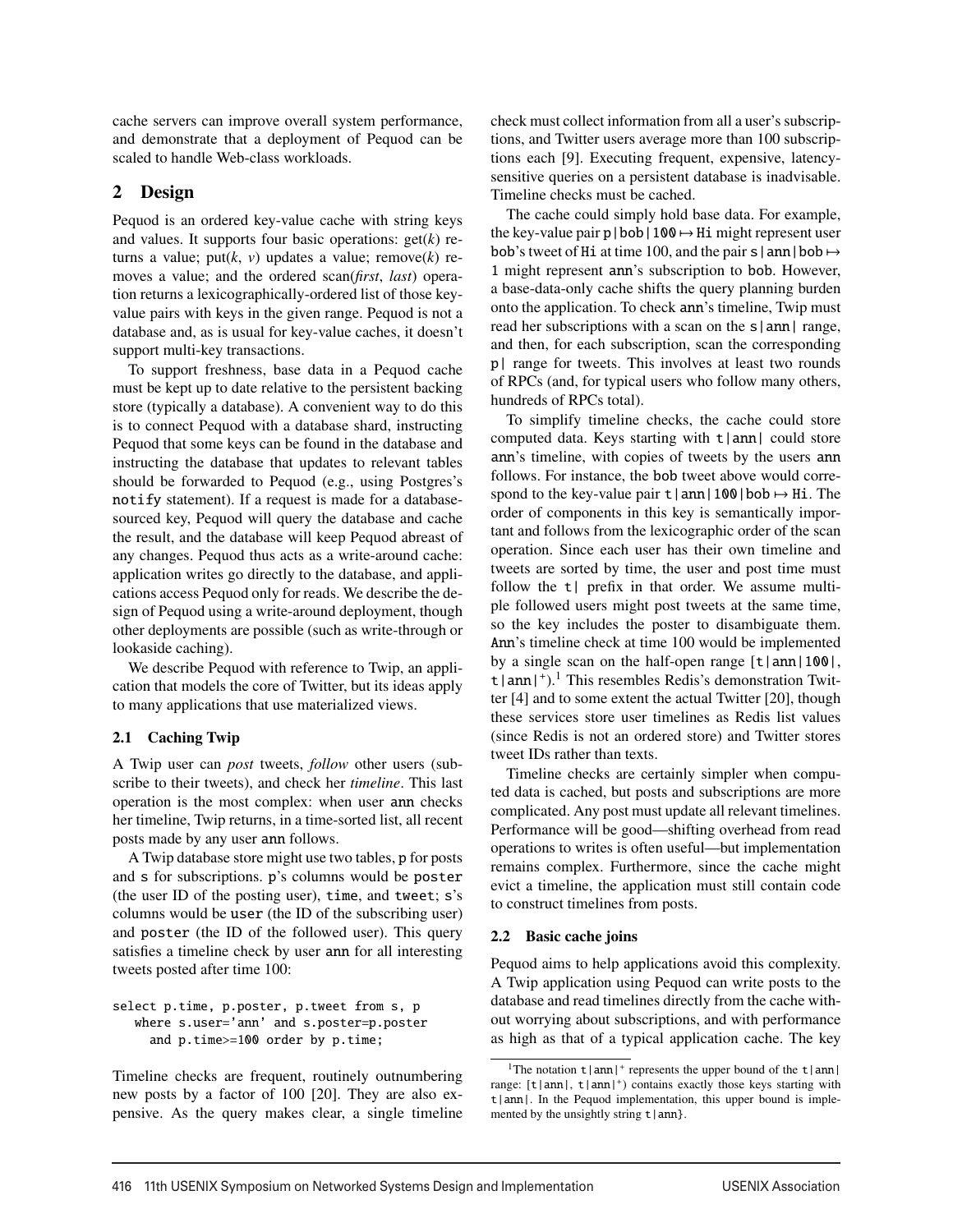idea is Pequod's declarative *cache join* specifications, which relate computed data (such as timelines) to base data (such as posts and subscriptions). The Twip timeline cache join

#### t|*user*|*time*|*poster* = check s|*user*|*poster* copy p|*poster*|*time*;

defines the value of t|*user*|*time*|*poster* as a copy of the value of p|*poster*|*time* whenever s|*user*|*poster* exists. Cache join semantics are that of a simple SPJ database query; the syntax is inspired by Datalog [14] "t(*user*, *time*, *poster*, *tweet*) :- s(*user*, *poster*), p(*poster*, *time*, *tweet*)." However, where Datalog and database queries treat all columns alike, cache joins distinguish keys and values. The poster's tweet, which is the *tweet* column in Datalog and SQL, is implicitly referenced in Pequod by the cache join's copy operator.

Pequod computes cache joins using strategies effective for application caches. When the timeline cache join is installed, Pequod contains no t| keys. Instead, Pequod dynamically materializes the required results in response to scans of the  $t$ | range. A timeline scan on  $[t | ann | 100, t | ann |<sup>+</sup>)$  would (in a write-around deployment) ensure that the  $s$  ann subscriptions and all relevant p | posts were cached, then join those keys to produce the relevant timeline. In addition to returning to the client, Pequod caches the computed timeline and installs updaters that keeps it up to date. If bob tweets again at time 120, the database will notify Pequod, which will put the new tweet into key p|bob|120. This put triggers a process that automatically copies the tweet to key t|ann|120|bob. Since Pequod is eagerly and incrementally maintaining ann's timeline, her later timeline checks can execute without additional computation. Pequod also handles subscription changes: modifications to the s | ann | range cause incremental recomputation.

#### 2.3 Advanced cache joins

Cache joins can specify query plans and types of maintenance as required by the application. For example, Twitter celebrities can have tens of millions of followers. Copying their posts into so many timelines will use a lot of memory. Since there are relatively few such celebrities and relatively few celebrity posts, it can be more memory-efficient to handle their posts in a different way [26]. For instance:

ct|*time*|*poster* = copy cp|*poster*|*time*; t|*user*|*time*|*poster* = check s|*user*|*poster* copy p|*poster*|*time*; // (1) non-celeb, same as above t|*user*|*time*|*poster* = pull copy ct|*time*|*poster* check s|*user*|*poster*; // (2) celebrity

Here each user's timeline is calculated from *two* cache joins with different execution strategies. The first, for non-celebrities, is eagerly maintained. The second, for celebrities, is not: the pull annotation tells Pequod to recompute the join on each request without caching the results. Celebrity users store their posts under cp| keys, rather than the usual  $p$  ; a helper range,  $ct$  ; combines all celebrity posts in time-primary order. To compute the celebrity portion of a timeline, Pequod checks the ct range for celebrity posts, then filters the results through the user's subscriptions. If no celebrities have posted in a time range (a common case), Pequod will complete the celebrity join with a single fast scan. In our tests, celebrity timelines don't offer performance advantages, but they do save memory.

Cache joins can also colocate different classes of values into the same range of keys. This powerful use case doesn't fit easily into a relational model. For instance, consider a Hacker News-like news application with user karma [1]; we call our version Newp. Users can author new articles, comment and vote on articles, and read article pages. An article page shows the article's vote count, its comments, and the "karma" for each user who commented on the article, where a user's karma is the count of votes on the articles that user authored. A cache for Newp might store articles in one key range, comments in another, and votes in another. Karma, which involves an expensive sum over all of a user's votes, should be precalculated and cached as well. Thus, the data necessary to render an article would be spread over many key ranges. But in Pequod, separate cache joins can bring these disparate objects into a single page| scan range, as shown in Figure 1. As a result, Newp can issue one scan on  $[page|bob|101,page|bob|101|^+)$  to retrieve all of the disparate data needed to render an article page. We call cache joins like this *interleaved* since they interleave results from logically different computations in a single output range.

Newp also shows that Pequod cache joins can aggregate input data. The karma join uses a count operator to reduce a range of inputs (all keys starting with vote| *author*) into a single value, namely the count of the number of inputs. Pequod supports several simple aggregation functions, including sum, count, min, and max. Aggregated data is kept up to date just like copied data, and aggregations are easy to add.

# 2.4 Distributed Pequod

Distributed Pequod supports workloads too large, or too compute-intensive, for a single server to handle. Base data is replicated across servers as necessary to support the maintenance of computed data (cache join outputs). Each base key has a *home server* to which updates are directed (a partition function maps key ranges to home servers). When a base key *k* is read from a server *S* other than its home server *H*, *S* requests *k*'s value from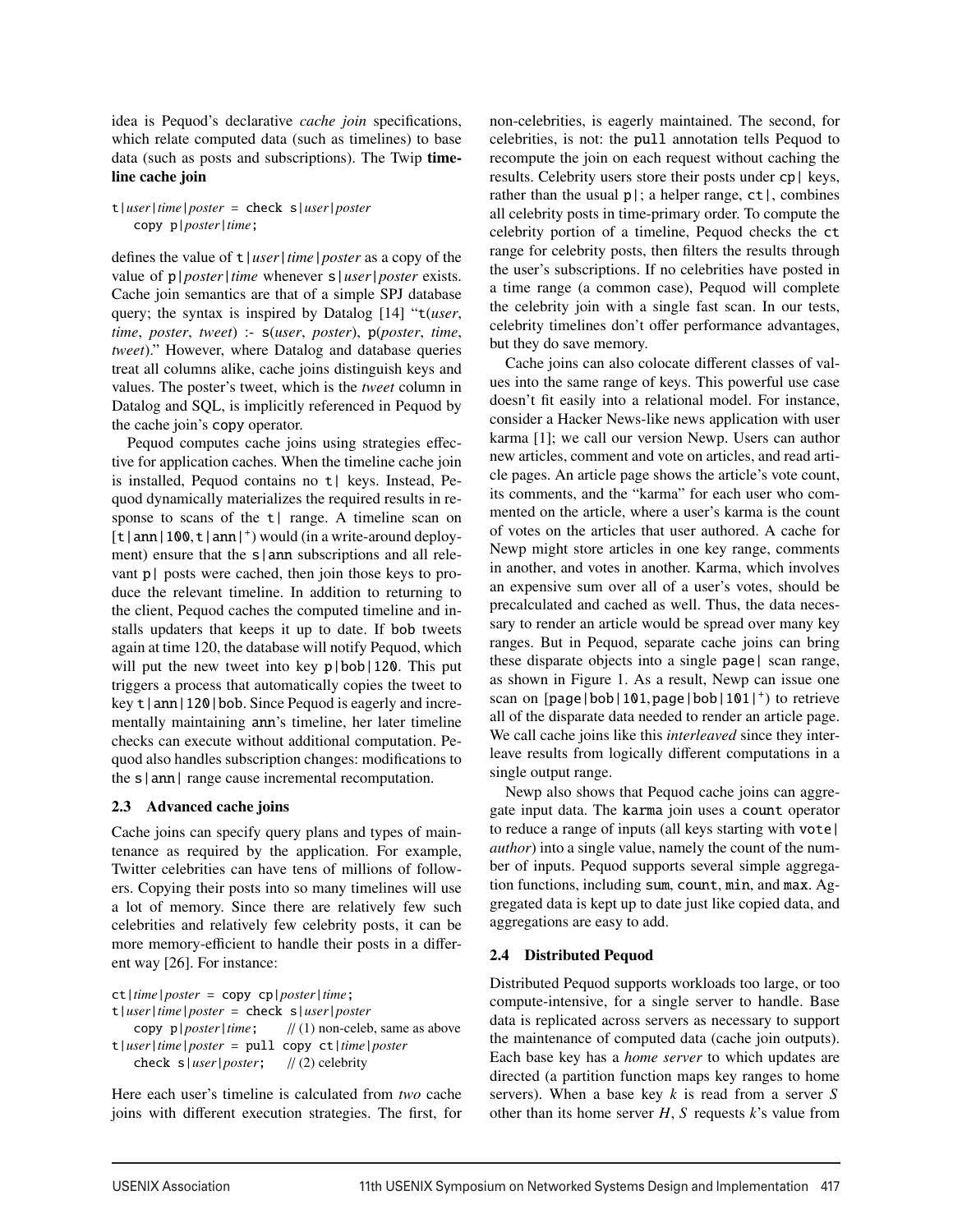```
karma|author = count vote|author|id|voter;
rank|author|id = count vote|author|id|voter;
page|author|id|a = copy article|author|id;
page|author|id|r = copy rank|author|id;
page|author|id|c|cid|commenter =
```
copy comment|*author*|*id*|*cid*|*commenter*; page|*author*|*id*|k|*cid*|*commenter* = check comment|*author*|*id*|*cid*|*commenter* copy karma|*commenter*

Figure 1: Interleaved cache joins bring the data necessary to render a Newp article into one contiguous range. Key tags like | a and | r help the application distinguish types of data.

*H*. In addition to returning the value, *H* installs a *subscription* for *S* to *k*. When *H* receives an update to *k*'s value, it will send the new value to *S* . Pequod thus maintains eventually-consistent replicas of base data. Computed data is distributed across servers according to client requests. To compute a cache join, a server first fetches all relevant base data into memory (possibly accessing home servers or the backing store, and possibly working through intermediate cache joins), then runs without further communication.

Since cache joins can execute anywhere, adding servers to a Pequod deployment increases its computational capacity. Base data subscriptions also make replication-based load balancing possible: directing reads for popular data ranges to multiple Pequod servers establishes incrementally-maintained replicas that can distribute query load. Adding more servers to a deployment also increases the system's storage capacity, but due to the data duplication and subscription overhead inherent in our design, a Pequod cache's storage capacity does not necessarily rise linearly with the number of servers. Data duplication is reduced when clients send their requests to appropriate servers. Twip clients avoid redundant timeline storage by sending all timeline checks for user *u* to a specific server  $S(u)$ . This is especially important since timelines make up the large majority of system data (each tweet is stored once in the poster's  $p \mid$  range and many, many times in followers'  $t$  | ranges). But some duplication is unavoidable—for instance, a popular user's tweets are copied to all servers, inducing network overhead—and other applications might be unpartitionable.

Our initial design goal for distributed Pequod has been simplicity rather than completeness, and we do not focus on consistency or resilience to failure. Pequod is eventually consistent: every update to base data eventually becomes visible to all interested servers, but since update propagation is asynchronous, different servers might see updates at different times. The maximum update delay depends on network properties, and is relatively low for our expected deployments (several servers within a single data center). Many Web applications are tolerant of this kind of inconsistency. For some applications, the current Pequod prototype can also support "read-your-ownwrites" consistency, where writes made by a client are always visible to later reads by the same client. To achieve this level of consistency, clients must read from and write to a single Pequod cache server (base data are written directly to Pequod to avoid the asynchrony of database notification).

# 2.5 Eviction

Pequod can evict data under memory pressure. Three types of data can be evicted: data computed by a cache join, remote data copied from another Pequod server via subscription, and cached base data, which in our expected deployment is loaded on demand from a database. Eviction requires modifying the store and invalidating all dependent computed data (which can have transitive effects). At present, an overloaded Pequod server simply evicts the least recently used data ranges. This could be improved by considering the expected costs of reloading a range (the latency of fetching base data from the database, the CPU cost of recomputing dependent ranges, and so forth).

#### 2.6 Discussion

Pequod simplifies application design by adding intelligence to the caching layer. But databases already support that intelligence; why not just use one? Applications couldn't afford to use the main persistent database, but perhaps, as in DBProxy [7, 8], another relational database could be used as a cache. This kind of deployment would be an excellent choice if it performed well. Since Web applications already rely on key-value cache performance, and since some of that performance derives from the key-value model, we chose instead to add intelligence to a key-value cache.

# 3 Cache joins

A cache join declares how to calculate some output keyvalue pairs from input key-value pairs, which we call *sources*. Since cache joins are expressed in terms of keyvalue pairs, which have a single meaningful index ordering (namely, lexicographic key ordering), cache joins also expose meaningful server performance properties, making them resemble both database views and query plans.

A cache join specification has four parts. (1) An *output pattern*, such as t|*user*|*time*|*poster*, defines the format of output keys. (2) One or more *source patterns*, such as copy p|*poster*|*time*, select keys whose values are used to compute results, and define the operators applied to these keys. (3) Optional *performance annotations* (including the order of source patterns) guide query exe-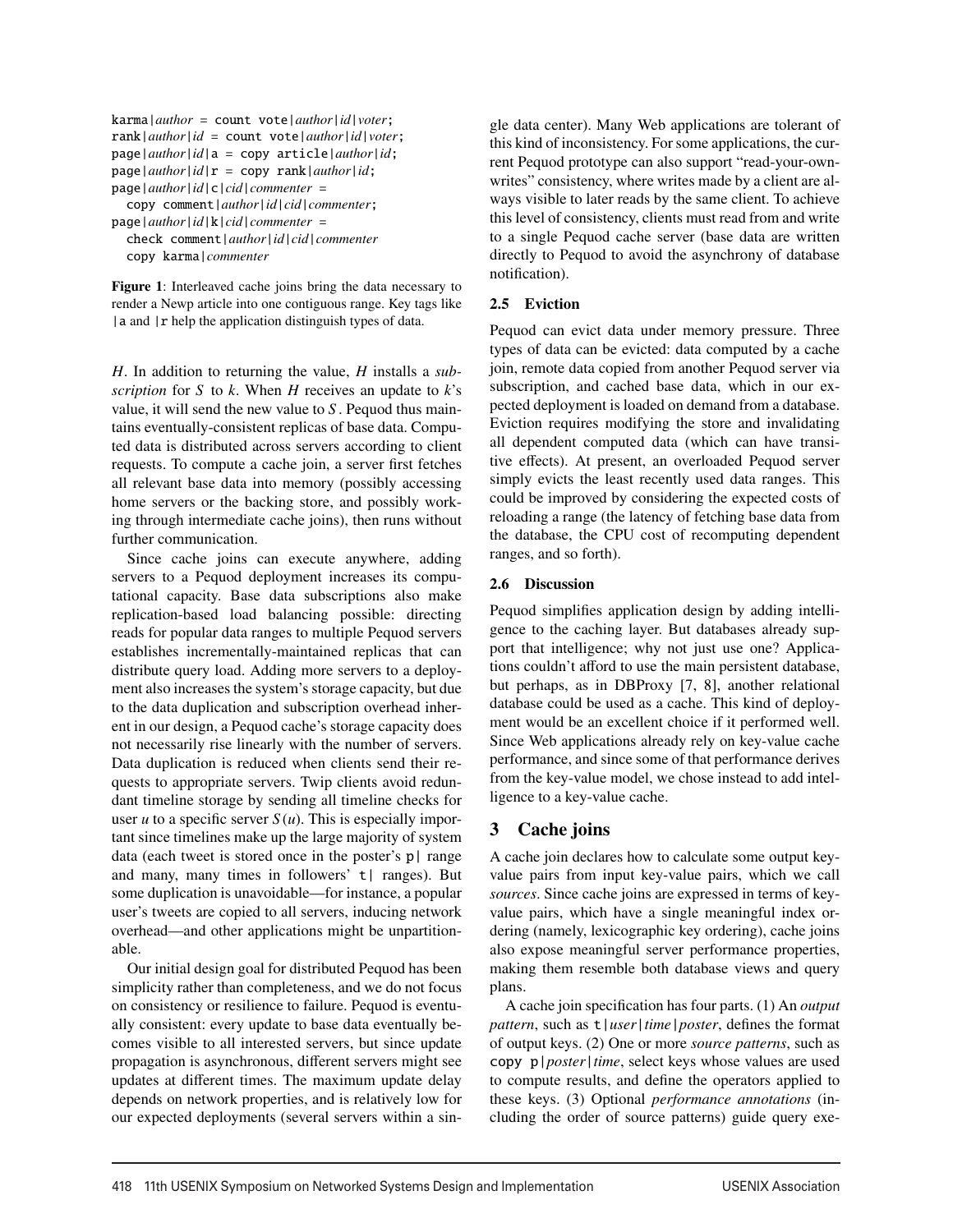```
<cachejoin> ::= <key> "=" ["push" | "pull" |
                "snapshot <T>"] <sources>;
<sources> ::= <source> | <sources> <source>;
<source> ::= <operator> <key>;
<operator> ::= "copy" | "min" | "max" | "count"
                | "sum" | "check";
```
Figure 2: Cache join grammar.

cution; see §3.4. (4) *Slot definitions* tell Pequod how to unpack a key into its component slots—for example, by looking for vertical bars, or by taking fixed numbers of bytes. We don't explain slot definitions further.

Pequod supports several source operators. Copy tells Pequod to copy the corresponding source's value to the output key. Check marks sources whose values aren't interesting. (For example, in the timeline join, subscriptions like s|*user*|*poster* are used only for the contents of their keys.) There are also several aggregate functions; like SQL's aggregate functions, they combine many source values into a single output.

Unlike a database query, a cache join exposes the performance properties of key ordering (in relational databases index structure is specified elsewhere), and exposes more performance properties through annotations, but has less flexibility. For instance, cache joins must not be recursive (a cache join's output cannot be used as one of its sources), and relationships between "tables" must be expressed entirely through keys.

Users define cache joins in textual form (Figure 2 summarizes the grammar) and install them using an "addjoin" RPC. Multiple cache joins may be installed over the same range of keys. One cache join can act as a source for another; this can be useful, for example to permute keys into a more convenient order, but risks cascading invalidations. Performance annotations such as snapshot *T* (§3.4) can mitigate this problem somewhat. Users should not install circular cache joins.

Pequod checks for errors (such as recursive queries) at cache join installation time, but some errors are difficult to identify in advance. For instance, consider the timeline join variant t|*user*|*time* = check s|*user*|*poster* copy p|*poster*|*time*. Since this lacks the "|*poster*" suffix for timeline keys, it produces undefined results when two or more posters post tweets at the same time. (A corresponding database query would produce one tuple per relevant tweet, but Pequod values are strings, not tuples, and the copy operator doesn't know how to combine multiple values into a single string.) But it's not necessarily appropriate to reject such joins out of hand; perhaps the application ensures that no two tweets have the same time. Thus Pequod's users are left responsible for avoiding ambiguous cache joins, either by preventing output collisions or by using aggregate functions with well-defined behavior.

We currently impose additional technical requirements on cache joins. For instance, in a join with *n* sources, exactly *n*−1 of the operators must equal check, and we constrain the use of count and sum operators to simple cases.

#### 3.1 Cache join query execution

When Pequod receives a scan(*first*, *last*) or get(*key*) request that overlaps with one or more cache joins, it must execute the queries they represent. This section describes the semantics and implementation of cache join query execution. We focus on forward query execution, which starts from base data. The algorithm used by Pequod is a key-value variant of the classical nested-loop implementation for database join queries. The next section describes how incremental maintenance works.

Cache join execution logically enumerates all tuples of source keys and selects those that match the join's constraints. The selection step ensures that there's one key per source, that the key formats match the source patterns, and that slots common to multiple source keys have consistent values. Pequod then combines the selected values according to the join's operators and installs the results.

For the timeline join t|*user*|*time*|*poster* = check s|*user*|*poster* copy p|*poster*|*time*, the keys  $\langle s |$  ann | bob, p | bob | 100 match the source patterns: the first key matches the first source, the second key matches the second source, and the shared *poster* slot has a consistent value in both keys (bob). An output key can be derived from the output pattern and the source keys; here, that key would be  $t |ann|100|$  bob. The join's operators (check for the s source and copy for the p source) indicate that  $p|bob|100$ 's value should be copied to  $t |ann|100|bb$ .

The main optimization strategy for nested-loop queries moves selection operators as early as possible, since this avoids enumerating irrelevant tuples. In relational databases, selection operators are functions on columns. In Pequod, selection operators are functions on *ranges*, especially as they map to the "columns" defined by pattern slots. For example, when given a scan query over the timeline range  $\lceil t | \text{ann} | 100, t | \text{ann} | 200$ , Pequod can limit its examination of subscriptions to the range  $[s | ann |, s | ann |^{+})$ ; and for each resulting subscription s | ann | *poster*, it can examine the limited post range [p|*poster*|100,p|*poster*|200).

Figure 3 outlines our query execution algorithm; though our implementation is generic, the pseudocode uses the timeline join for concreteness. Two related concepts, slot sets and containing ranges, help move selection early. A *slot set* is a set of slot assignments derived from a cache join and a key or key range. For example, in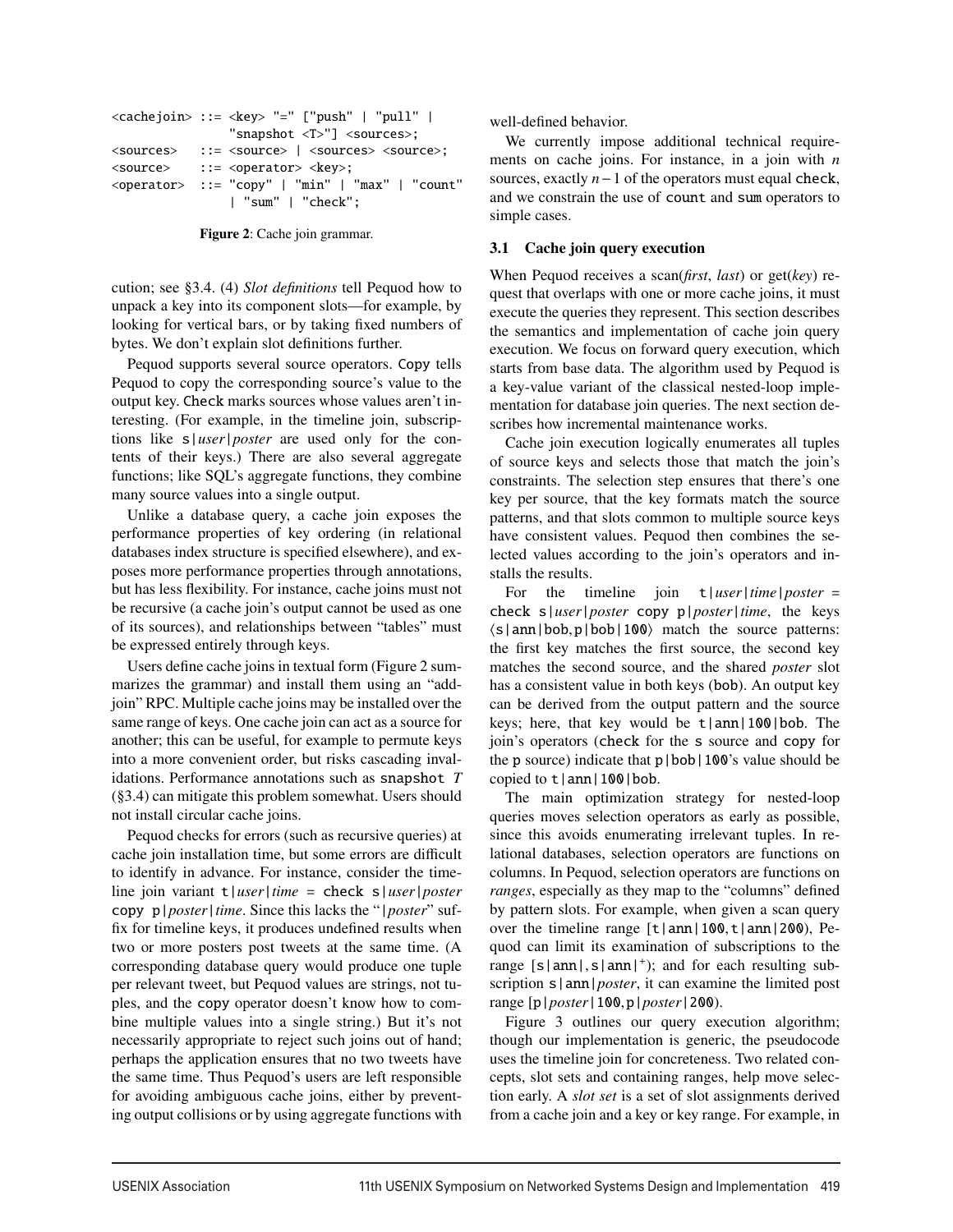

Figure 3: Query execution for the timeline cache join.

the timeline join, the key  $s | \text{ann} | \text{bob}$  corresponds to the slot set {*user*→ ann,*poster*→ bob}. Query execution begins by deriving a slot set from the requested output key range; for example, given scan( $t |ann|100$ ,  $t |ann|$ , Pequod creates the slot set  ${user \mapsto ann}$ . Slot sets are augmented with additional slot assignments as Pequod works through source keys. A *containing range* is effectively the inverse of a slot set. Given a slot set, a source pattern, and the requested output key range, Pequod can calculate a minimal range of source keys that might affect the scan's results. For example, given the scan request above and the slot set {*user*  $\mapsto$  ann, *poster*  $\mapsto$  bob}, the minimal containing range for the p source would be  $[p|bob|100,p|bob|<sup>+</sup>)$ . Any post outside that containing range would either not match the required *poster*, or not map to an output key in the requested output key range. But even with containing ranges, the algorithm must compare the source range keys with their patterns. As a schema-free key-value store, Pequod might have keys in the range that don't match the source patterns. Figure 4 shows a sample execution of this algorithm for the timeline join.

Since Pequod should support any application and provide general key-value cache semantics, we took care to handle any range query. Thus, for example, we correctly implement queries like [t|ann|100,t|bob|200) and  $[t|a,t|b)$  that cross multiple timelines. Correct and minimal containing ranges are generated in each case.

#### 3.2 Incremental maintenance

Pequod can keep computed data up to date as sources change. Eager incremental maintenance transfers work from read queries to writes and saves computation on exact re-requests. The view selection problem [22] is easy in Pequod: since all queries are range scans, precomputed ranges naturally benefit queries that partially or completely overlap.

Pequod implements incremental maintenance through two auxiliary data structures. A *join status range* indicates whether a range of keys is up to date with respect to the cache joins whose outputs overlap that range. Join



Figure 4: Example query execution of the timeline join. The scanned range provides context used when scanning source ranges. The keys and values in the output key range comprise elements of the original scan range and both source ranges.

```
compute timeline(first, last):
 for each subrange [x^-, x^+) \subset [first, last) where
              joinstatus([x^-, x^+)) ≠ valid:
   ss := timelinejoin_slotset(t, x^-, x^+)[ks^-, ks^+] := ss.containingrange(s, x<sup>−</sup>, x<sup>+</sup>)
   js := new join status range for [x−, x+)
   add updater from [ks−, ks+) to js
   for each ks \mapsto vs where ks \in [ks^-, ks^+]and ks matches s|user|poster:
      ss' := ss.addslots(s, ks)
      [kp^-, kp^+) := ss'.\text{containingrange}(p, x^-, x^+)add updater from [kp−, kp+) to js
      for each kp \mapsto vp where kp \in [kp^-, kp^+]and kp matches p|poster|time:
         yield t|user|time|poster \rightarrow vpinstall js as value
```
Figure 5: Query execution for the timeline cache join, including installation of data structures for later incremental maintenance. Changes from Figure 3 are in black.

status ranges are logically attached to output ranges and form a disjoint cover of key space (every key is associated with exactly one join status range). *Updaters*, in contrast, logically attach to source ranges. An updater links a range of source keys with a *context*—a cache join, a slot set, and a join status range. The context provides the information required to maintain its join status range. For instance, a range of posts  $[p|bob|100,p|bob|^+)$ might have an updater for the timeline join with slot set  ${user \mapsto \text{ann}}$ ; this *user* value lets Pequod map source key p|bob|200 to output key t|ann|200|bob. Many updaters can apply to a given key, so we store updaters in an interval tree. Whenever Pequod modifies its store, it finds all updaters applicable to the modified key and runs the indicated incremental maintenance for each. Figure 5 outlines how join status ranges and updaters are installed during forward query execution.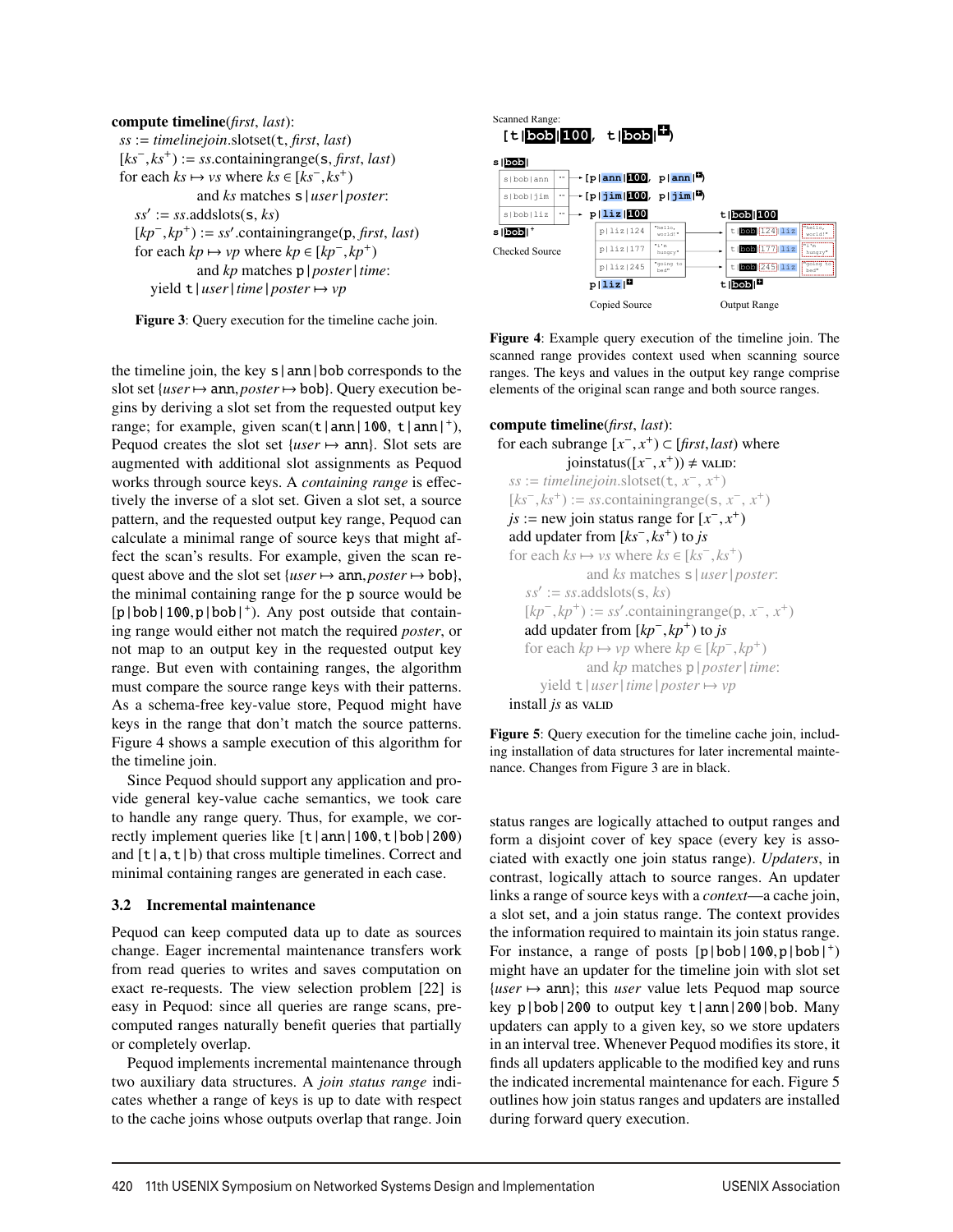The notification provided to an updater includes the modified source key, the new value, the old value, and the type of change (insert new key, update existing key, or remove existing key). The updater reacts by modifying either the attached join status or the cache's value for some key. The form of this modification depends on the relevant operator; for example, the updater for copy operators calculates the appropriate output key and inserts the value there.

Pequod also supports *invalidations*, which provide a form of *lazy* view maintenance [29]. Unlike an eager updater, which updates the cache upon notification, an invalidating updater just marks its join status range as invalidity will be detected and corrected when the output range is queried. There are two kinds of invalidation. Complete invalidation removes installed updaters and requires that a range be recomputed from scratch. Partial invalidation instead logs the source modification into an entry on the relevant join status range. The logged modification—or a subset of it—will be applied later, when the output range is queried [29]. Lazy maintenance, and especially partial invalidation, shifts some of the burden of view maintenance back onto read operations from write operations. Our prototype uses lazy maintenance (invalidations) for check sources and eager maintenance for all other sources, a choice that performs well for our applications. For example, Twip subscription changes logically shift many tweets into or out of a timeline. Thanks to lazy maintenance, however, Pequod shifts only those tweets strictly required by queries. Since most timeline checks are updates, rather than loads of past tweets, this can perform much less work than eager maintenance would. Our policy would not work equally well for all applications, however, and we would like to offer users more control over maintenance type.

Several important optimizations improved Pequod's performance by large factors. Updaters frequently overlap; for example, a Twip user's posts have one updater per subscriber. It was especially important to combine such updaters whenever possible. If a new updater is installed for the same source range as an existing updater or for an overlapping range—Pequod reduces memory usage and the size of the updater tree by appending information about the new updater to the existing one. Other important performance improvements were obtained by compressing or eliminating the context information stored with updaters, since in many cases Pequod can derive an output key completely from the source key and the relevant join status range. (Consider a timelinejoin updater on source range  $[p|\text{ren}|200,p|\text{ren}|^+)$  associated with join status range  $[t | ann | 100|, t | ann |<sup>+</sup>).$ The join status range uniquely determines the *user* slot, and the source key uniquely determines the *poster* and *time* slots.)

#### 3.3 Resolving missing data

The join query execution algorithm in Figure 5 assumes that all required source data is present in the cache. However, this assumption need not hold. A source range might overlap with the output of another cache join; the source range might exist in the persistent backing store, but have expired from the cache; and in distributed Pequod, the source range might be stored on a different server. Pequod detects these cases and loads the data as required before executing the join query. The first case can be handled with a recursive query execution. In the second and third cases, the data is loaded and metadata is installed to indicate its presence.

Pequod reduces query latency by loading missing base data in parallel. When base data is missing, Pequod initiates an asynchronous fetch request (to the database or to a home server) and attaches a *restart context* to the current join status range. It then continues to execute the query using any cache-resident data. When all required fetches complete, the restart contexts are used to restart the query. The restarted query behaves as if executed from scratch, so every server query produces results consistent with a snapshot of that server's state. However, Pequod doesn't recompute any parts of the query that were already completed and haven't been invalidated since. In general, a query execution is iteratively evaluated until there are no outstanding restart contexts and the join status range is marked valup; in most cases, this requires at most one round of fetches and a cleanup execution that fills in gaps. The resulting output range is scanned to construct a client response.

We always resolve missing base data by loading it into server memory. This allows us to execute cache joins locally. Other strategies, such as executing cache joins in partitioned fashion and aggregating the results [5], could benefit some applications by reducing data movement.

#### 3.4 Performance annotations

Cache joins contain annotations that affect evaluation performance. First, the *maintenance type* defines whether and how a join is kept up to date. The default push type asks for the incremental maintenance described in §3.2. A pull join, in contrast, is calculated from scratch on each query using the procedure in §3.1. As we saw for Twitter celebrities (§2.3), this can save memory for some applications and data patterns. Finally, a snapshot *T* join implements deferred view maintenance. Pequod calculates the join from scratch, but caches the result without further updates—for *T* seconds. Snapshot joins induce less maintenance overhead than push joins and less computation overhead than pull joins. Second, the order of sources is a performance annotation. Pequod examines the source descriptions in a cache join in order, and different source orders can perform quite differ-

-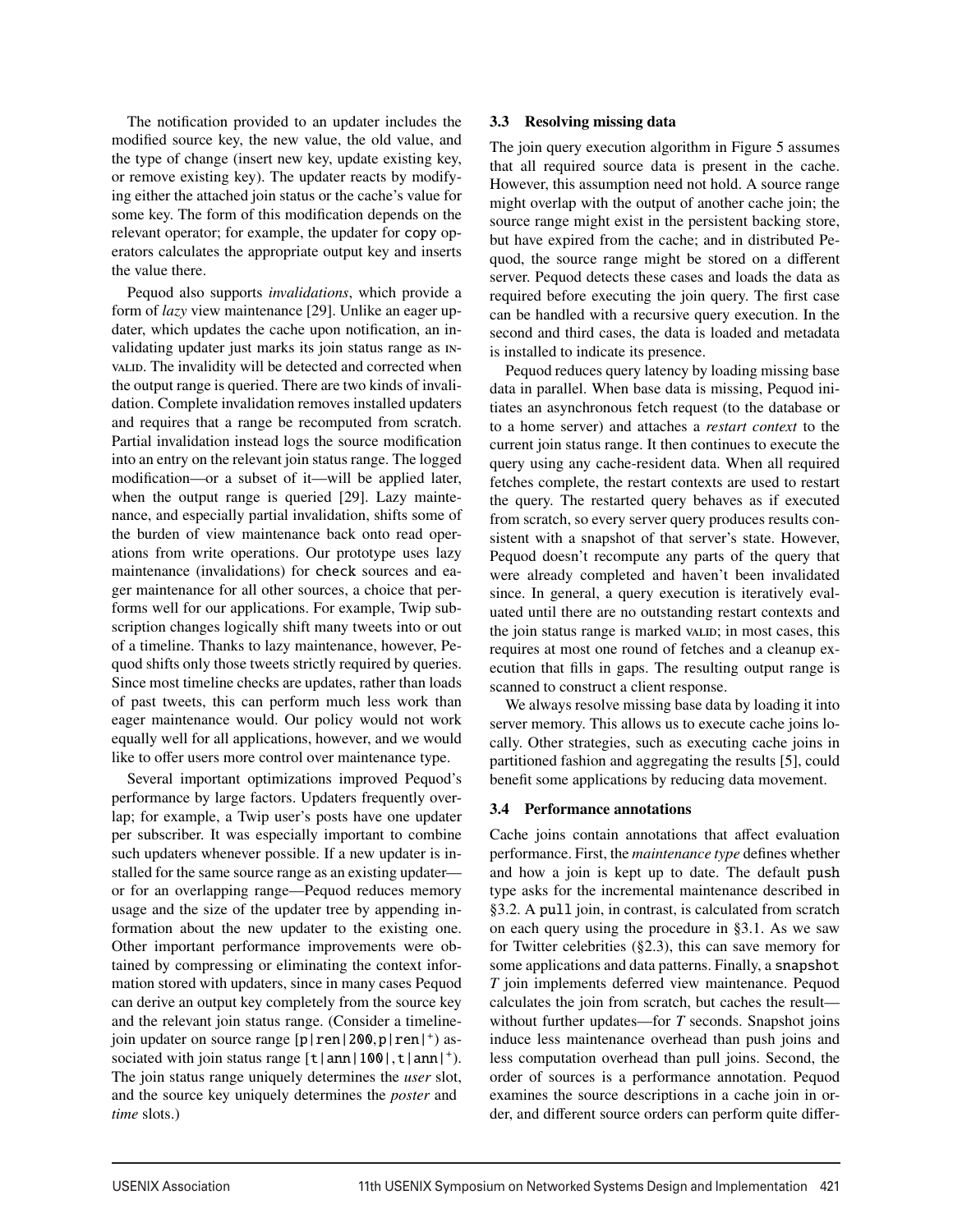

Figure 6: Pequod internal data structure for Twip. The logical store divides into tables (the rectangle layer) and, when appropriate, subtables (the lowest layer).

ently. Joins are generally more efficient when the smallest ranges are examined first, since this reduces the data to be examined later. It's usually best to arrange sources so that slots are encountered in the same order as in the output key, since this leads to small containing ranges. The user may be able choose an even better order using their knowledge of key counts and update frequencies.

#### 4 Implementation

Pequod is a single-threaded, event-driven C++ program. Pequod uses red-black trees to store key-value pairs and bookkeeping information, such as updaters and join status ranges. Several optimizations use auxiliary data structures such as hash tables to reduce tree lookups, improving performance significantly for some workloads. This section describes Pequod's implementation, focusing on these optimizations and when they are useful. Figure 6 shows the overall arrangement of Pequod's internal data structures as configured for Twip.

#### 4.1 Structure

Pequod stores data in several layers of tree visible to clients as a single ordered key-value store. The first tree layer separates logical *tables*, such as p| and t|, into separate subtrees. Each table stores the relevant keyvalue pairs and bookkeeping structures (an interval tree of updaters and a tree of join status ranges). By separating concerns for different ranges, this design sped up Pequod significantly relative to a one-level store.

Tables can themselves be subdivided. Many applications have natural key boundaries across which scans are rare; for example, Twip scans mostly lie within a timeline range. If developers mark these boundaries, Pequod will use them to break the store into *subtables*. Thanks to a hash table that indexes the subtables, operations that lie entirely within a subtable can jump to that subtable in *O*(1) time (rather than *O*(log*N*)). However, the entire key-value store is still ordered, and operations that cross subtable boundaries will execute as expected. The use of subtables improves the runtime of our Twip benchmark by a factor of 1.55x, but increases memory consumption by a factor of 1.17x, a consequence of additional bookkeeping.

# 4.2 Output hints

In many of our applications, each update to a join status range either modifies the same key as the previous update (as is common for the count operator) or inserts a new key immediately after the previous update (as when inserting a fresh post into a Twip timeline). Both types of modification can be performed in  $O(1)$  amortized time given a pointer to the last-updated key. Each join status range therefore maintains a pointer to its last updated key. We call this pointer the *output hint*. A reference counting scheme ensures that the hint stays valid even if the underlying key-value pair is removed from the tree. This optimization avoids tree lookups in our Twip benchmark, and improves its performance by a factor of 1.11x.

# 4.3 Value sharing

The copy operator often requires Pequod to install multiple copies of a value into multiple output ranges. For example, Twip inserts a copy of each tweet into each of the interested followers' timelines. To reduce memory overhead, Pequod allows multiple output ranges to share the source's value. This optimization fits in naturally with server computation and might not work as naturally if sharing was entirely directed by application clients. This optimization reduces memory consumption by a factor of 1.14x on our Twip benchmark. Value sharing is only useful for copy joins, but it introduces no overhead on other joins.

# 5 Evaluation

This section evaluates Pequod's performance. Pequod performs well compared with related systems, its materialization strategy works well on our workloads, and unconventional features of its data model (interleaved cache joins) can benefit real applications. Furthermore, distributed Pequod can scale across multiple servers to handle large workloads.

#### 5.1 Experimental setup

We evaluate Pequod using two hardware configurations, a multiprocessor and a cluster of Amazon EC2 virtual machines. The multiprocessor is an Amazon EC2 cr1.8xlarge instance with 32 logical processors and 244GB of RAM running Ubuntu Linux 13.04. The Amazon EC2 cluster, used to evaluate scalability, consists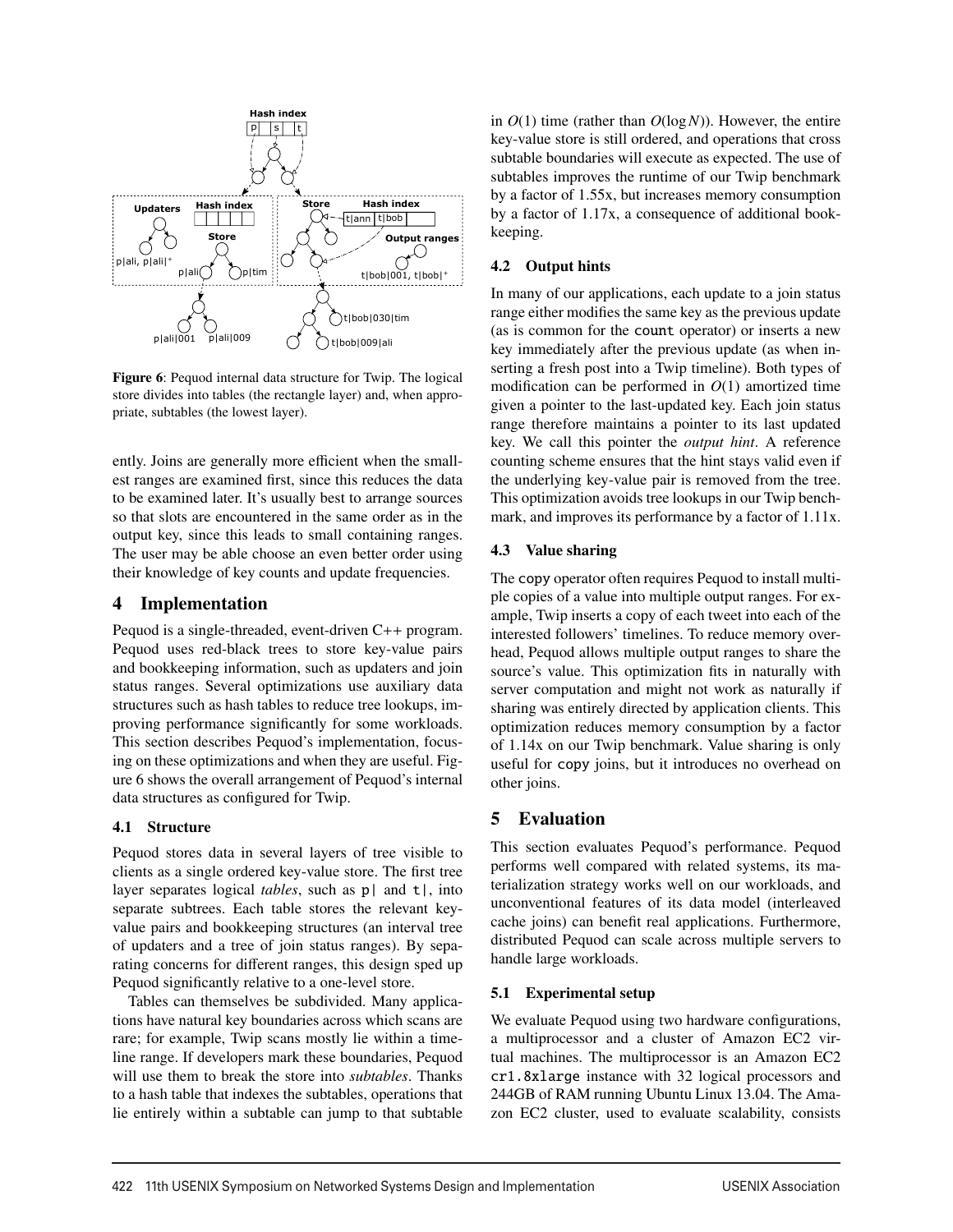of cc2.8xlarge and cr1.8xlarge VM instances connected by a 10Gbps network. Each VM has 32 cores, 60-244GB of RAM, and runs Amazon Linux 2013.09.2.

Application clients communicate with Pequod servers using RPC. Experiments on the multicore machine use TCP over the loopback interface for RPC invocation. Clients are event-driven processes that keep many RPCs outstanding. We run enough clients to saturate the Pequod servers.

In most of our experiments, Pequod is configured to run Twip. The underlying data is derived from a Twitter social graph obtained in 2009 [21]. The full graph, which contains 40 million users and 1.4 billion relationships, is used in the scalability experiment (§5.5). All other Twip experiments use a sampled subgraph containing 1.8M users and 72M relationships.

Our clients model the actions of individual Twip users. Each modeled user (1) "logs in," obtaining a list of many recent tweets; (2) repeatedly checks for new tweets, subscribes to other users, and posts tweets of their own; and (3) logs out (though they may log in again later). The incremental timeline updates in step (2) return many fewer tweets than the initial scans at login time. These events occur in the rough ratio 5% initial timeline scans, 9% new subscriptions, 85% incremental timeline updates, and 1% posts, which we derived using information on the real Twitter [20]. Users post with different likelihoods. The probability that a user posts a message is proportional to the log of their follower count, so more popular users tweet more often. In one common workload, 70% of users are active (the remainder never check their timelines) and each active user checks their timeline 50 times. This results in approximately 62M timeline checks, 6.2M new relationships, and 620K new posts over the course of the experiment.

We do not evaluate database interaction or eviction. Pequod is deployed as a look-aside cache: applications send it updates directly. Notification bottlenecks in the database made the performance of our write-around deployment uninteresting. Although we enable eviction, it never triggers in our experiments.

We ran most experiments several times and observed little to no performance variability. Confidence intervals would not be visible on our graphs.

#### 5.2 System comparison

Pequod aims to improve the programmability of application-level caches by offering developers more interesting semantics. These semantics do not compromise performance: Pequod performs no worse than comparable caches.

We evaluate two Twip implementations. The first, "Pequod," is the Twip application described above; timelines are fetched via the timeline join. In the second,

| <b>System</b> | <b>Runtime</b>     |
|---------------|--------------------|
| Pequod        | 197.06 s $(1.00x)$ |
| Redis         | 262.62 s (1.33x)   |
| Client Pequod | 323.29 s $(1.64x)$ |
| memcached     | 784.43 s (3.98x)   |
| PostgreSQL    | 1882.78 s (9.55x)  |

Figure 7: Time to process a Twip experiment to completion using Pequod and related systems. Smaller numbers are better.

"client Pequod," application clients are responsible for maintaining timelines. There are no cache joins. After making a post, the posting client sends a timeline update for every subscribed user. Client Pequod lets us evaluate the performance impact of server-managed computation in isolation. We also evaluate the Redis (version 2.8.5) and memcached (version 1.4.16) key-value caches and a traditional database, PostgreSQL (version 9.1). Each system runs the same workload to completion as fast as possible. Redis and memcached don't support serverside computation, so as in client Pequod, their clients actively manage user timelines; Redis stores timelines as sorted sets of tweets, memcached as a string to which tweets are appended. PostgreSQL, in contrast, does support server-side computation. Although our test version lacks automatically-updated materialized views, we use triggers to get a similar effect. Each system is given six cores in our multicore machine. PostgreSQL runs a single process with multiple threads, while the other systems partition the store and use one process per core. The machine's remaining cores run client processes; for each system, we used the number of client processes that produced the best system runtime. We configure all systems so that data is stored in memory and consistency is relaxed as much as possible.<sup>2</sup>

Figure 7 shows the results. Pequod, which uses materialized views, runs a factor of 1.64x faster than client Pequod, which doesn't. The penalty is roughly equally divided between RPC overhead (client Pequod makes many more RPCs) and insertion overhead (client Pequod doesn't benefit from output hints or value sharing). Although a more optimized client-managed caching system could beat Pequod (perhaps by implementing Pequodlike functionality specialized for the application), RPC overhead and program complexity remain as challenges for any client-managed or special-purpose system. Pequod runs a factor of 1.33x faster than Redis: join support does not sacrifice the performance advantages of key-

<sup>2</sup>We disable Redis disk checkpoints and avoid triggering eviction in memcached by configuring the amount of available memory. For PostgreSQL, we allocate a shared memory buffer large enough to hold our entire data set, place the data store in an in-memory file system, and tune for performance: we disable *fsync*, *synchronous commit*, and *full page writes* and set *bgwriter lru maxpages* to zero.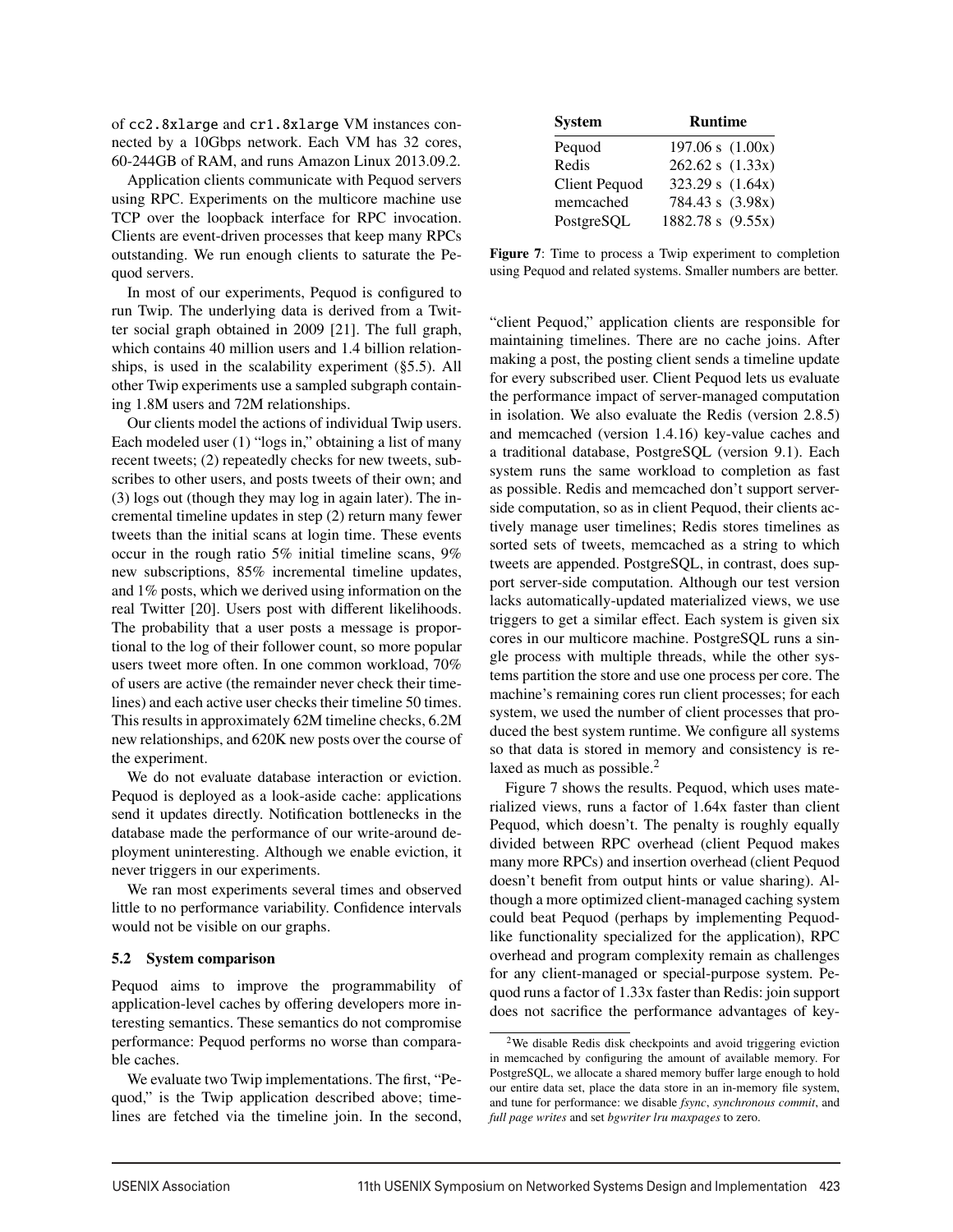

Figure 8: Pequod's dynamically materialized views generally outperform other strategies on the Twip benchmark.

value caches. Redis runs a factor of 1.23x faster than client Pequod, however. This difference is due to Redis's hash table data structure, which offers *O*(1) lookups. Though tree optimizations could speed up client Pequod somewhat, unordered stores offer fundamental performance advantages over ordered stores. memcached runs a factor of 3x slower than Redis: the Twip workload has more writes than memcached prefers. The traditional database, despite running in memory with relaxed ACID guarantees, is not a suitable replacement for an application-level cache. Pequod outperforms PostgreSQL by nearly an order of magnitude  $(9.55x)^3$ 

To summarize, Pequod performs no worse than widely available key-value caches; for this workload, it even offers a small performance improvement. The additional semantics provided by Pequod simplify application development without compromising performance.

#### 5.3 Materialization strategy

Pequod implements cache joins using a dynamic materialization strategy: queries are computed on demand, but recently-accessed ranges are eagerly and incrementally updated. We compare this strategy with the obvious alternatives, namely no materialization (where no ranges are cached) and full materialization (where all ranges are cached and kept up to date). We create a Twip workload comprising only timeline check and post operations. 1 million posts are distributed among all 1.8M users as described above (proportionally to the log of the follower count). We then vary *p*, the percentage of "active" users, between 1 and 100. Each workload performs *p* million timeline checks spread uniformly across the  $1.8M \times p/100$  active users, resulting in a check:post ratio between 1:1 and 100:1. We use five clients and one server, run the workload to completion as fast as possible, and measure the elapsed time.

Figure 8 shows the results. As expected, the nomaterialization strategy performs relatively well with



Figure 9: Newp interleaved cache joins perform better than fetching article data in separate RPCs, except when writes are very common.

few active users, but as timeline scans increase, materialization quickly becomes important for performance. Because it avoids materializing data in which no one is interested, Pequod's dynamic materialization outperforms full materialization up to approximately 90% active users. After that, full materialization performs slightly better (a factor of 1.08x better at 100% active users). This performance difference is due to the join computation dynamic materialization must perform when a user first logs in. Full materialization keeps all timelines up to date at all times; though this avoids login overhead, it inevitably uses more memory when users can be inactive.

#### 5.4 Cache join choice

Pequod leaves view selection and query planning to the application developer; this flexibility, and the design flexibility offered by the key-value context, can improve application performance.

We evaluate two versions of the Hacker News-like Newp application that use different joins. The first uses separate ranges for aggregate data (karma and vote counts); constructing an article requires many RPCs in two round trips. The second uses the interleaved cache join from §2.3 to colocate this data. Reading an article requires a single scan, but more server computation and storage overhead is incurred (upon each vote aggregate values are copied into each page| range). The shared workload has three types of operation: reading an article, commenting, and voting. The Pequod data store is pre-populated with 100K articles, 50K users, 1M comments, and 2M votes. We simulate 20M user sessions; each user reads a random article; with a varying chance votes on the article; and independently with a 1% chance comments on the article. The experiment is run using a single server and multiple clients. We expect the interleaved approach to perform well when article reads far outnumber votes and comments.

The results, shown in Figure 9, indicate that interleaved cache joins are superior for most vote rates tested.

 $\overline{1}$ 

<sup>&</sup>lt;sup>3</sup>Widely-available databases with true materialized view support were also evaluated; they performed similarly to PostgreSQL.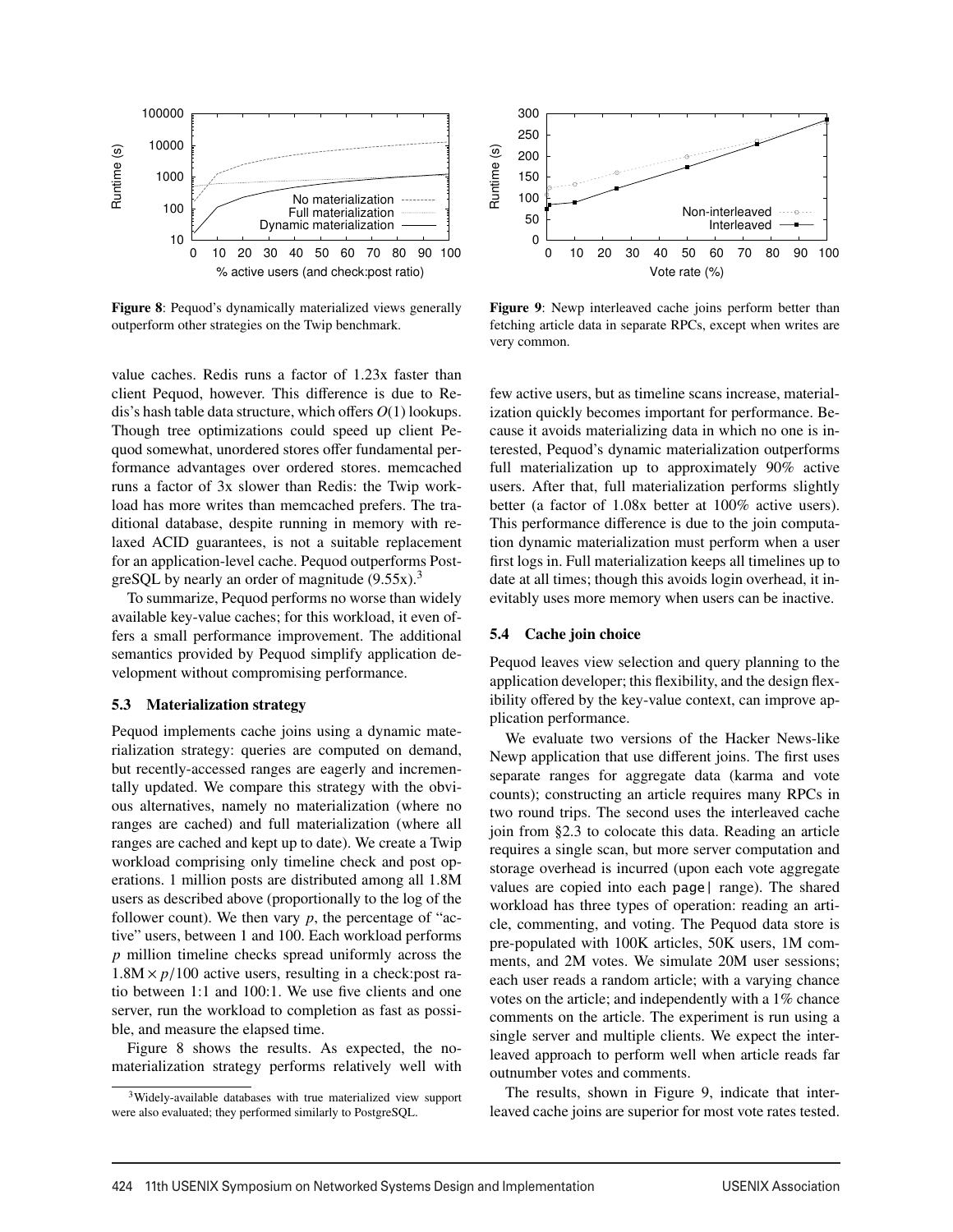The non-interleaved implementation issues many gets per article (e.g., for karma), each of which incurs overheads including an *O*(log*N*) lookup. The interleaved join improves overall performance until the cost of precomputation outweighs the cost of processing many gets (90% vote rate). Storing votes and karma in a hash table might shift the crossover to the left, but the interleaved join would preserve its main advantage, namely code simplicity.

#### 5.5 Scalability

Our evaluation of distributed Pequod focuses on a problem inherent in cache joins, namely the CPU overhead of cache join execution. Pequod can do more work per request than would a simpler cache, putting pressure on server CPUs. We show that distributed Pequod scales well enough that adding servers reduces this pressure.

Our experimental setup involves a large backing store, which holds the full 2009 Twitter social graph, and a variable number of Pequod compute servers, which execute the timeline join in response to client timeline checks. Both backing store and compute servers are Pequod processes, but the backing store absorbs all writes while the compute servers absorb all reads. Each experiment runs the same Twip workload: 28M active users issue 1.4B timeline checks, make 140M new subscriptions, and generate 14M new posts. We run the workload as fast as possible to ensure that the bottleneck is within Pequod. Measurements indicate that for the server setups measured, in each case, the bottleneck is Pequod compute server CPU. All of a user's compute requests are directed to the same compute server, minimizing unnecessary data duplication. To warm the cache servers, each active user is logged into the system prior to the experiment, ensuring that a join status range exists, base data are present, updaters are installed, and subscriptions are established between the compute and base servers. We use up to 30 virtual machines on the Amazon EC2 testbed. 6 VMs run 32 Pequod servers for the backing store and up to 48 client processes, while the remaining 24 VMs run between 12 and 48 Pequod compute servers.

Figure 10 shows the result. Throughput increases by 3x (from 1.42M to 4.27M qps) as the number of compute servers increases from 12 to 48. Perfect scalability would increase throughput by 4x; unfortunately, some Pequod overheads (such as base data required per compute server) do not drop linearly with the number of compute servers. Total memory consumption increased from 290GB to 297GB at the base servers, a consequence of storing duplicate subscription information. The compute servers stored more total data thanks to base data duplication; total memory used by all compute servers increased from 1.2TB to 1.5TB. Likewise, a larger fraction of the consumed network bandwidth is dedicated to inter-server



Figure 10: Adding computational capacity results in a speedup for a fixed Twip workload.

subscription maintenance, increasing from roughly 10% to 16% between 12 and 48 compute servers (the rest is client communication). Though these overheads are potential bottlenecks to system scalability, Pequod still performs and scales well overall.

#### 6 Related work

Application caches Pequod's key-value design was inspired by existing application-level caches [2, 3].

Pequod is an ordered store. This helped make cache joins simple and useful, but unordered hash table stores, such as Redis and memcached, offer faster *O*(1) operations. Several of our implementation tricks and optimizations—some of them enabled by the cache join abstraction—reduce the cost of tree walking. To speed up Pequod further, we could replace its binary trees with more cache-efficient structures [24] or, better, investigate cache join variants for unordered stores. (This would probably require structured values a la Redis.) `

Previous work has tracked dependencies among cached data in application-level caches [15, 31]. The application developer specifies these dependencies explicitly, either by item or by item class; the systems respond to updates by invalidating dependent objects. In TxCache [25], dependency tracking is automatic, rather than explicit. TxCache provides transactional consistency, which Pequod does not, and can invalidate cached objects that are computed by arbitrary pure functions, rather than SPJ queries. Compared to these systems, Pequod's cache joins define dependencies in a particularly natural way, and Pequod can update dependent objects, which we found faster than invalidating them.

DBProxy [7, 8] is a distributed database cache that can store partial query results in edge cache nodes and service later queries from those caches. The caches are incrementally maintained by a master backend database; new results are produced by re-executing queries (with an exception for some aggregates, which are also stored as exact-match results). Pequod, in contrast, uses eager view maintenance to avoid costly computation on the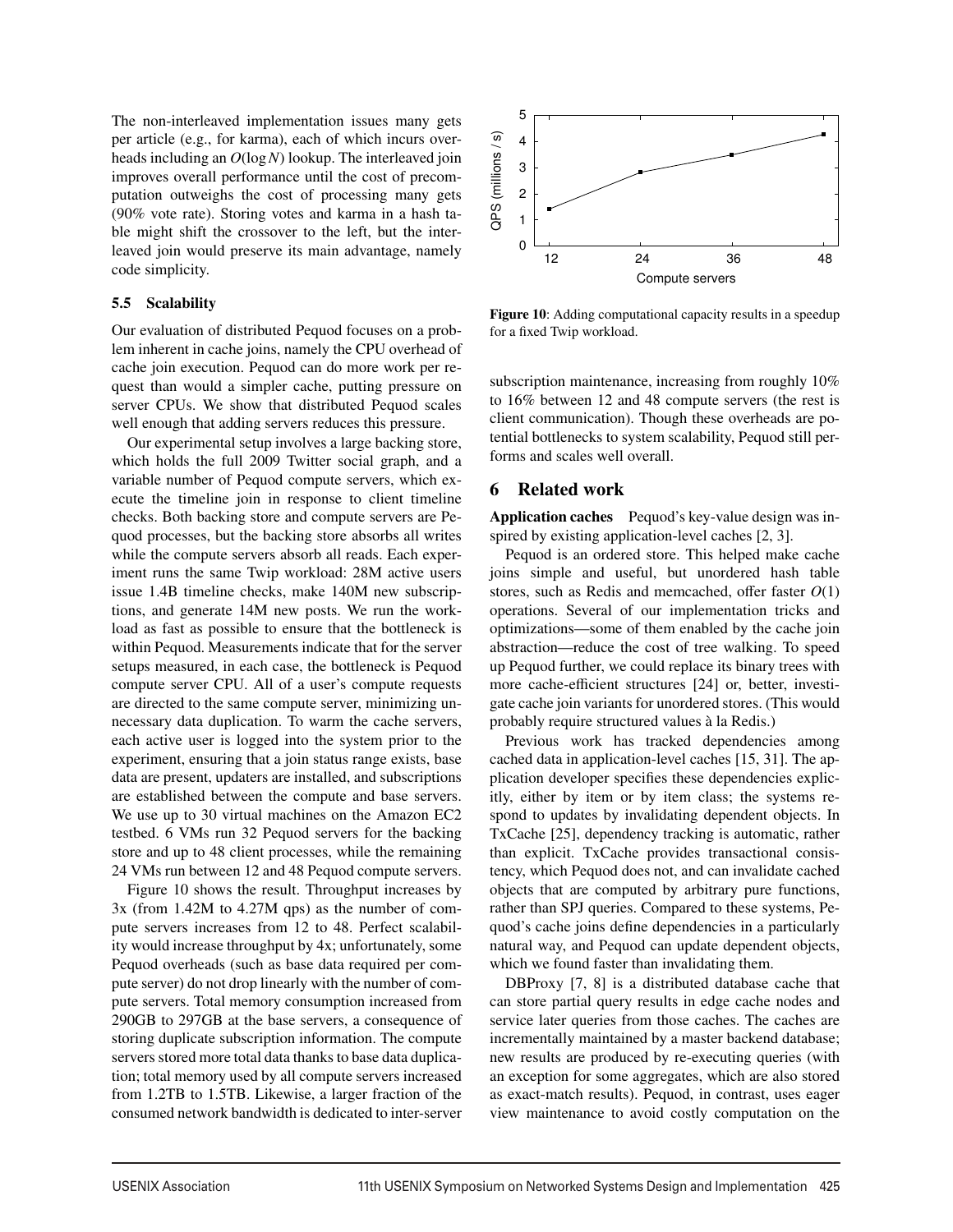read path. DBProxy transparently populates its cache by inspecting queries. Pequod is not transparent: developers decide what data is cached and describe how to maintain that data.

Materialized views Pequod borrows joins and materialized views [11, 16] from relational databases. Many production databases offer materialized views for data warehousing, replication, and storing results of expensive computations. Most views are meant to be transactionally consistent with the underlying data, and are kept up to date either by synchronous updates when base data changes (eager update) or by refreshing the view when it is read (lazy update). We borrow from work on efficiently maintaining views with incremental updates and batch processing [10, 13, 18, 27–29, 32].

Materialized views in Pequod are eventually consistent with respect to base data and are maintained through asynchronous, incremental updates. Views in Pequod can also be partially and dynamically materialized [28, 30], a relatively advanced feature.

Several research systems have applied one or more of these techniques. Agrawal et al. [5] added materialized views to PNUTS [17], a distributed key-value store. Like Pequod, views are implemented as partitioned tables, are eventually consistent, and are maintained with asynchronous, incremental computation. However, this work did not support partial materialization or some of Pequod's performance annotations. Interestingly, the authors use a different execution strategy for aggregate joins, which use a distributed query to reduce data movement. Pequod might benefit from a similar strategy.

Dynamic materialized views (DMV) [30] can partially materialize a view based on data access patterns. In DMV, the selection of rows to materialize can be specified manually or handled at runtime by a feedback loop with policies for admission and eviction. Pequod's dynamic materialized views borrow from DMV, but implement a simple selection policy based on access time.

DBToaster [6] presents a method for deriving incremental update triggers from relational view queries, but only works on aggregate queries and does not partially materialize views.

Luo's partial materialized views (PMVs) cache portions of frequently-executed queries with the goal of allowing early access to partial query results [23]. PMVs are restricted—for instance, they do not support insertions on base data—but a similar feature might be useful for some Pequod applications.

Applications The real Twitter service actively updates the timelines of logged-in users as tweets arrive [20]; this was one inspiration for Pequod's hybrid pull/push architecture. The load on Twitter's service is high: Twitter has more than 150M active users that generate 300K timeline reads per second on average. On a typical day Twitter handles 4-6K new tweets per second (340M per day), resulting in 300K deliveries per second (2.6B per day) to user timelines [20]. Twitter scales its timeline service by partitioning its users amongst an expandable set of cache servers. Our Twip application uses the same strategy. Twip does not support other Twitter features, such as search; we have not investigated whether these features would benefit from Pequod.

Silberstein et al. [26] describe the importance of balancing "pull" and "push" strategies in social networking services, an insight we borrow for celebrity join. Given a Twitter-like application, their system determines at runtime which tweets should be materialized into followers' timelines and which should not. A more complex join operator could conceivably support their algorithm in Pequod.

# 7 Conclusion

Pequod is a distributed key-value cache that uses a new abstraction, the cache join, to automatically rearrange and transform cached data in ways useful for applications. By understanding how cached data is computed, Pequod is able to keep cached data fresh and provide performance benefits while presenting a simple API to users. As future work, we hope to improve Pequod further by optimizing its data structure design and exploring options for configuration changes and recovery from server failure.

# Acknowledgements

We thank the SOSP and NSDI reviewers and our shepherd, Ali Ghodsi, for many helpful comments. This work was partially supported by a Microsoft Research New Faculty Fellowship, by the National Science Foundation (awards 0834415 and 0915164), and by Quanta Computer.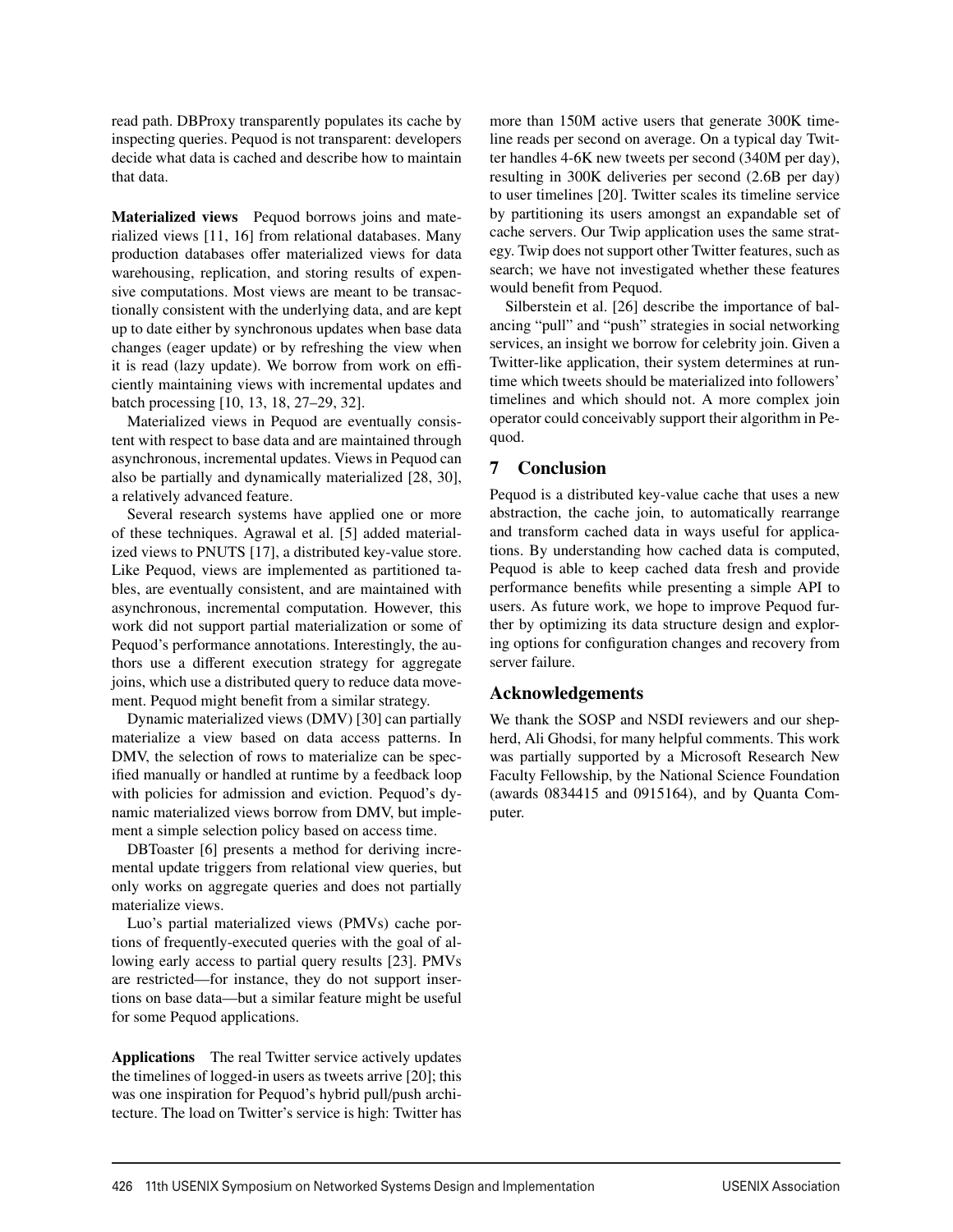#### References

- [1] Hacker News FAQ. http://ycombinator.com/ newsfaq.html.
- [2] memcached. http://memcached.org.
- [3] Redis. http://redis.io.
- [4] Retwis. http://redis.io/topics/twitter-clone.
- [5] P. Agrawal, A. Silberstein, B. F. Cooper, U. Srivastava, and R. Ramakrishnan. Asynchronous view maintenance for VLSD databases. In *Proc. SIGMOD 2009, ACM SIG-MOD Int'l Conf. on Management of Data*, pages 179– 192. ACM, June 2009.
- [6] Y. Ahmad, O. Kennedy, C. Koch, and M. Nikolic. DBToaster: Higher-order delta processing for dynamic, frequently fresh views. *Proc. VLDB Endowment*, 5(10): 968–979, June 2012.
- [7] K. Amiri, S. Park, and R. Tewari. A self-managing data cache for edge-of-network web applications. In *Proc. CIKM'02, 11th Int'l Conf. on Information and Knowledge Management*, pages 177–185. ACM, Nov. 2002.
- [8] K. Amiri, S. Park, R. Tewari, and S. Padmanabhan. Dbproxy: a dynamic data cache for web applications. In *Proc. ICDE 2003, 19rd Int'l Conf. on Data Engineering*, pages 821–831. IEEE Computer Society, Mar. 2003.
- [9] Beevolve, Inc. An exhaustive study of Twitter users across the world. http://www.beevolve.com/ twitter-statistics/#b2, Oct. 2012.
- [10] J. A. Blakeley, P.-Å. Larson, and F. W. Tompa. Efficiently updating materialized views. In *Proc. SIGMOD'86, 1986 ACM SIGMOD Int'l Conf. on Management of Data*, pages 61–71. ACM, May 1986.
- [11] R. F. Boyce, D. D. Chamberlin, M. M. Hammer, and W. F. King. Specifying queries as relational expressions. In *Proc. 1973 Meeting on Programming Languages and Information Retrieval*, pages 31–47. ACM, 1973.
- [12] N. Bronson, Z. Amsden, G. Cabrera, P. Chakka, P. Dimov, H. Ding, J. Ferris, A. Giardullo, S. Kulkarni, H. Li, M. Marchukov, D. Petrov, L. Puzar, Y. J. Song, and V. Venkataramani. TAO: Facebook's distributed data store for the social graph. In *Proc. 2013 USENIX Annual Technical Conf.*, pages 49–60. USENIX, June 2013.
- [13] M. W. Cain. Creating and using materialized query tables (MQT) in IBM DB2 for i5/OS (version 2.0). Technical report, IBM, Sept. 2006. http://public.dhe.ibm.com/ partnerworld/pub/pdf/courses/438a.pdf.
- [14] S. Ceri, G. Gottlob, and L. Tanca. What you always wanted to know about Datalog (and never dared to ask). *IEEE Trans. Knowledge and Data Engineering*, 1(1): 146–166, Mar. 1989.
- [15] J. Challenger, A. Iyengar, and P. Dantzig. A scalable system for consistently caching dynamic web data. In *Proc. INFOCOM'99, 18th Joint Conf. of the IEEE Computer and Communications Societies*, volume 1, pages 294– 303, Mar. 1999.
- [16] E. F. Codd. A relational model of data for large shared data banks. *Communications of the ACM*, 13(6):377–387, June 1970.
- [17] B. F. Cooper, R. Ramakrishnan, U. Srivastava, A. Silberstein, P. Bohannon, H.-A. Jacobsen, N. Puz, D. Weaver, and R. Yerneni. PNUTS: Yahoo!'s hosted data serving platform. *Proc. VLDB Endowment*, 1(2):1277–1288, August 2008.
- [18] A. Gupta and I. S. Mumick. Maintenance of materialized views: Problems, techniques, and applications. In A. Gupta and I. S. Mumick, editors, *Materialized Views*, pages 145–157. MIT Press, Cambridge, MA, USA, 1999.
- [19] A. Gupta, I. S. Mumick, and V. S. Subrahmanian. Maintaining views incrementally. In *Proc. SIGMOD'93, 1993 ACM SIGMOD Int'l Conf. on Management of Data*, pages 157–166. ACM, May 1993.
- [20] R. Krikorian. Real-time delivery architecture at Twitter. Talk at QCon New York. http://www.infoq.com/ presentations/Real-Time-Delivery-Twitter, Oct. 2012.
- [21] H. Kwak, C. Lee, H. Park, and S. Moon. What is twitter, a social network or a news media? In *Proc. WWW 2010, 19th Int'l World Wide Web Conf.*, pages 591–600. ACM, Apr. 2010.
- [22] P.-Å. Larson and H. Yang. Computing queries from derived relations. In *Proc. VLDB'85, 11th Int'l Conf. on Very Large Data Bases*, pages 259–269. VLDB Endowment, Aug. 1985.
- [23] G. Luo. Partial materialized views. In *Proc. ICDE'07, 23rd Int'l Conf. on Data Engineering*, pages 756–765. IEEE Computer Society, Apr. 2007.
- [24] Y. Mao, E. Kohler, and R. Morris. Cache craftiness for fast multicore key-value storage. In *Proc. EuroSys'12, 7th ACM European Conf. on Computer Systems*, pages 183–196. ACM, 2012.
- [25] D. R. K. Ports, A. T. Clements, I. Zhang, S. Madden, and B. Liskov. Transactional consistency and automatic management in an application data cache. In *Proc. OSDI'10, 9th USENIX Conf. on Operating Systems Design and Implementation*, pages 1–15. USENIX, Oct. 2010.
- [26] A. Silberstein, J. Terrace, B. F. Cooper, and R. Ramakrishnan. Feeding frenzy: selectively materializing users' event feeds. In *Proc. SIGMOD 2010, ACM SIGMOD Int'l Conf. on Management of Data*, pages 831–842. ACM, June 2010.

 $\overline{a}$